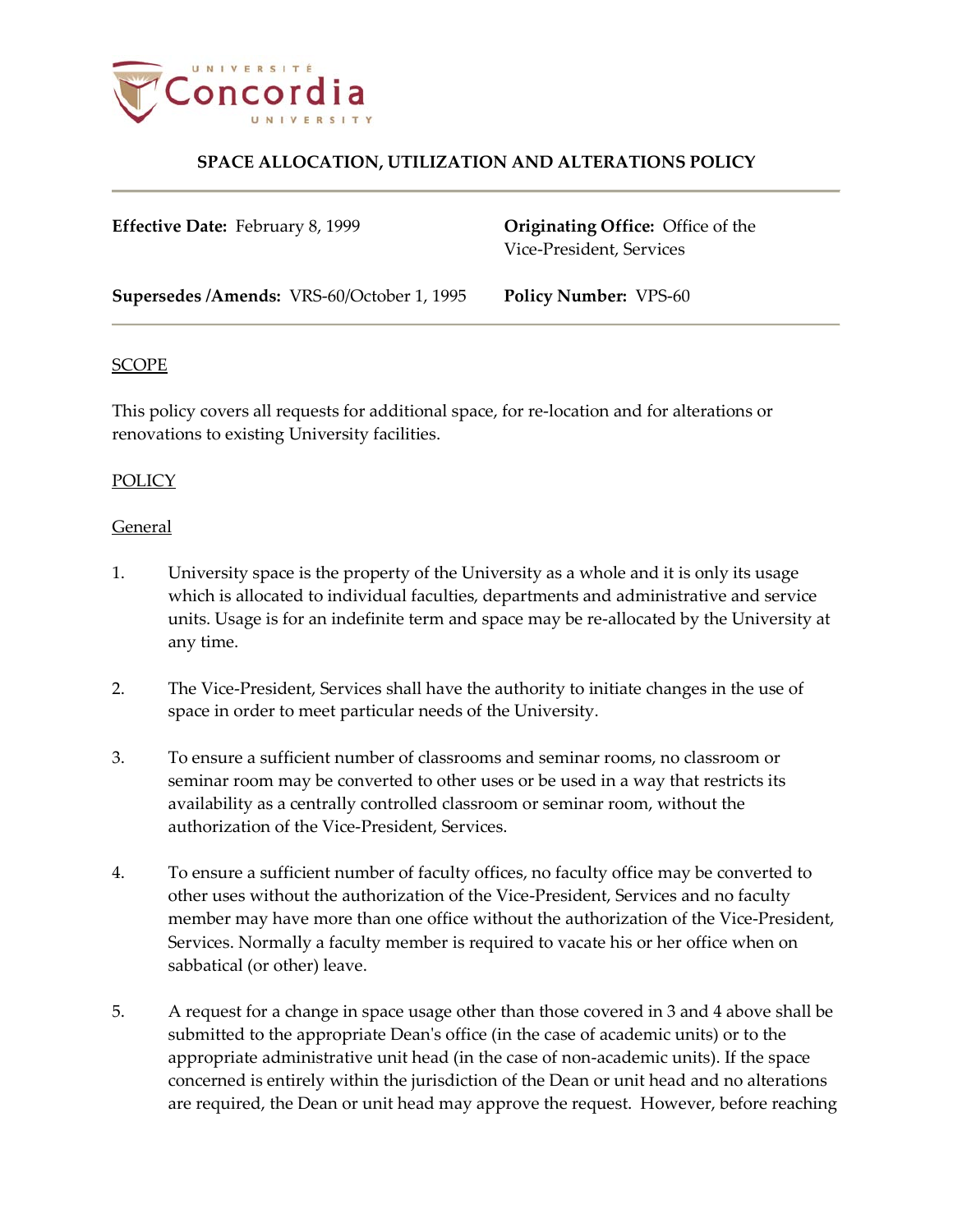

# **SPACE ALLOCATION, UTILIZATION AND ALTERATIONS POLICY**

### Page **2** of **3**

a decision, the Dean or unit head shall consult with Facilities Planning and Development Unit to determine the feasibility and implications of the change.

If the space concerned is not entirely within the jurisdiction of the Dean or unit head, the request shall be submitted to the Vice-President, Services for discussion and decision.

- 6. All changes must conform to University standards as set by the Facilities Planning and Development Unit and to applicable building codes. Any request for a change in space usage requiring alterations, renovations or refurbishment requires approval from the Vice-President, Services and shall follow the procedures outlined below.
- 7. No construction or renovation work may take place on University premises (owned or leased) unless the work is undertaken by Facilities Management personnel or contracted or arranged through Facilities Management.
- 8. All requests for additional space or for re-location of a department or unit shall follow the procedures outlined below.
- 9. To fulfil the University's obligation to maintain an accurate space inventory, all changes in space utilization shall be reported to the Facilities Planning and Development Unit.

### Procedures

- 10. Requests for additional or new space and for alterations or renovations in the Faculties should be submitted to the appropriate Office of the Dean. Normally, these requests shall be reviewed within the context of Faculty plans and priorities. Those requests that are supported by the Dean shall be forwarded to the Vice-President, Services in accordance with the schedule established for this purpose.
- 11. Requests for additional or new space and for alterations or renovations in administrative and service units should be submitted directly to the Vice-President, Services in accordance with the schedule established for this purpose. Where appropriate, the Vice-President, Services shall consult with the members of the President's Cabinet to determine the priorities of each sector.